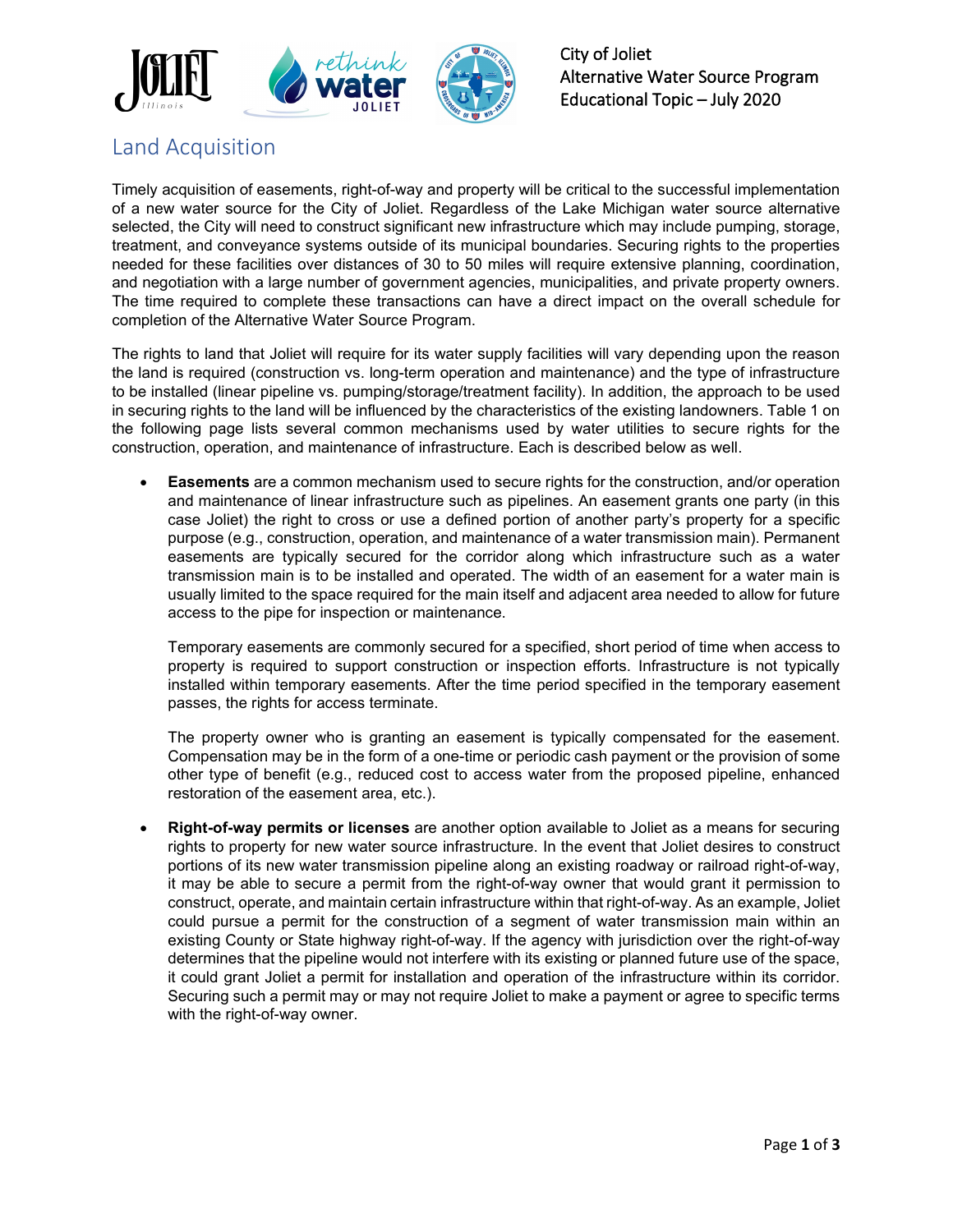

City of Joliet Alternative Water Source Program Educational Topic – July 2020

## **Table 1 - Common Options for Water Infrastructure Land Acquisition**

|                                                              | <b>Temporary</b><br><b>Easement</b>                                                     | <b>Permanent</b><br><b>Easement</b>                                                                                                        | <b>Right-of-Way</b><br><b>Permit/License</b><br><b>Agreement</b>                                                                          | <b>Property</b><br><b>Purchase</b>                                                                                                                                  |
|--------------------------------------------------------------|-----------------------------------------------------------------------------------------|--------------------------------------------------------------------------------------------------------------------------------------------|-------------------------------------------------------------------------------------------------------------------------------------------|---------------------------------------------------------------------------------------------------------------------------------------------------------------------|
| <b>Typical</b><br><b>Purpose</b>                             | Temporary use of<br>property for<br>access or<br>operations during<br>construction      | Area designated<br>for the installation<br>and long-term<br>operation and<br>maintenance of<br>infrastructure or<br>provision of<br>access | Permit or license<br>granted for the<br>installation and<br>operation of<br>infrastructure<br>within another<br>entity's right-of-<br>way | Acquisition of<br>property for the<br>construction and<br>long-term<br>operation and<br>maintenance of<br>infrastructure or<br>establishment of<br>permanent access |
| <b>Property</b><br><b>Ownership</b><br><b>Rights</b>         | None                                                                                    | None                                                                                                                                       | None                                                                                                                                      | Full                                                                                                                                                                |
| <b>Duration of</b><br><b>Rights</b>                          | Temporary time<br>period often tied to<br>the duration of<br>construction<br>activities | Permanent (or as<br>specified in<br>easement<br>agreement)                                                                                 | As defined in<br>permit                                                                                                                   | Permanent (while<br>ownership of<br>property is<br>retained)                                                                                                        |
| <b>Susceptibility</b><br>to Demand for<br><b>Relocation</b>  | Not applicable                                                                          | Depends on terms<br>of easement                                                                                                            | Typically, yes<br>upon demand from<br>right-of-way owner                                                                                  | No                                                                                                                                                                  |
| <b>Typical Time</b><br><b>Required to</b><br><b>Secure</b>   | Weeks                                                                                   | Weeks - Months                                                                                                                             | <b>Months</b>                                                                                                                             | Months $-$<br><b>Many Months</b>                                                                                                                                    |
| <b>Typical Effort</b><br><b>Required to</b><br><b>Secure</b> | Moderate                                                                                | Significant                                                                                                                                | Significant                                                                                                                               | Significant                                                                                                                                                         |